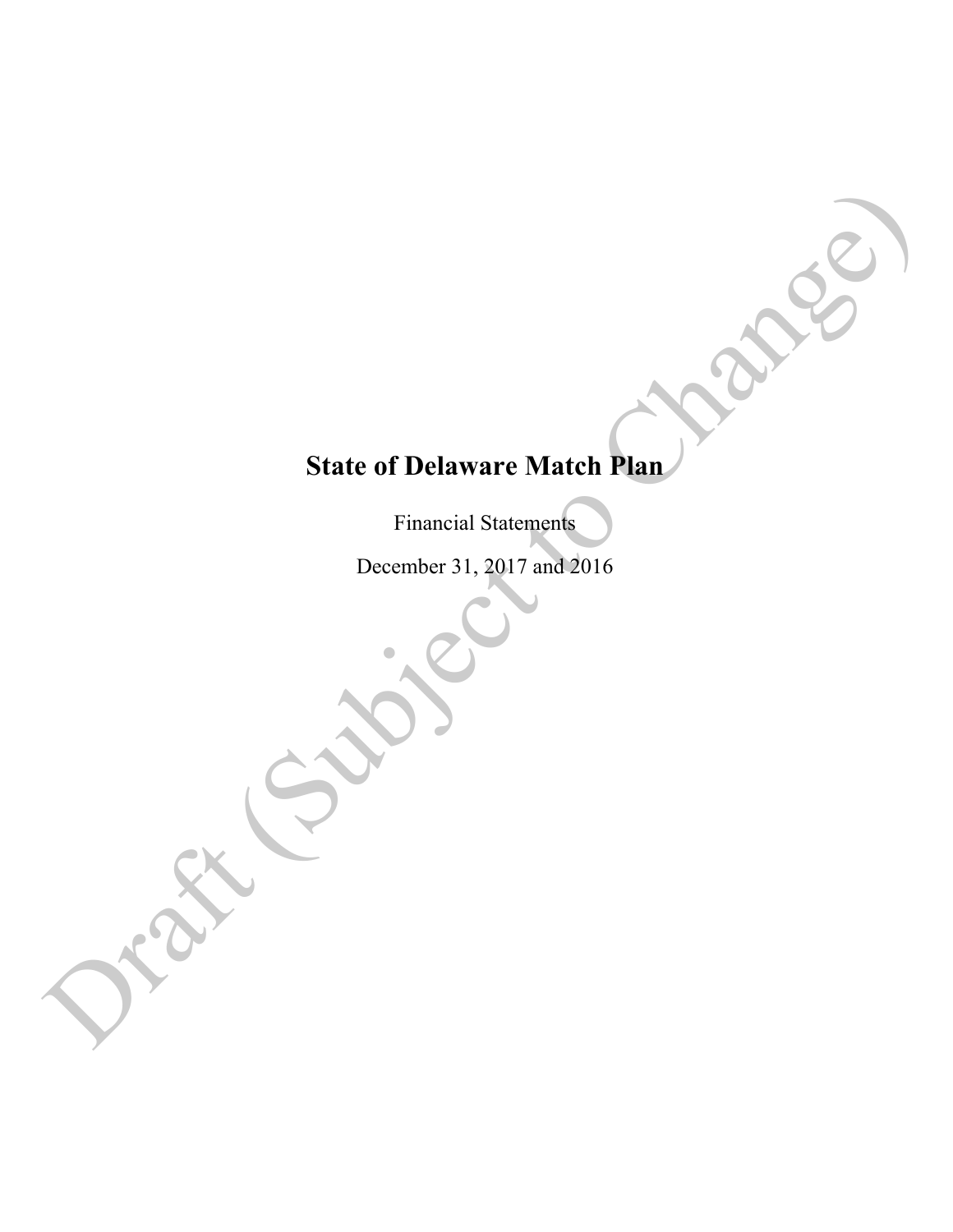Table of Contents December 31, 2017 and 2016

|                                                                                                                                             | Page   |
|---------------------------------------------------------------------------------------------------------------------------------------------|--------|
| <b>Independent Auditors' Report</b>                                                                                                         |        |
| <b>Required Supplementary Information</b>                                                                                                   |        |
| Management's Discussion and Analysis                                                                                                        |        |
| <b>Financial Statements</b>                                                                                                                 |        |
| Statements of Fiduciary Net Position                                                                                                        | 5      |
| Statements of Changes in Fiduciary Net Position                                                                                             | 6      |
| Notes to the Financial Statements                                                                                                           | $\tau$ |
| Independent Auditors' Report on Internal Control Over Financial Reporting                                                                   |        |
| and on Compliance and Other Matters Based on an Audit of Financial Statements<br>Performed in Accordance with Government Auditing Standards | 16     |
| $\overline{\phantom{a}}$<br>ERK                                                                                                             |        |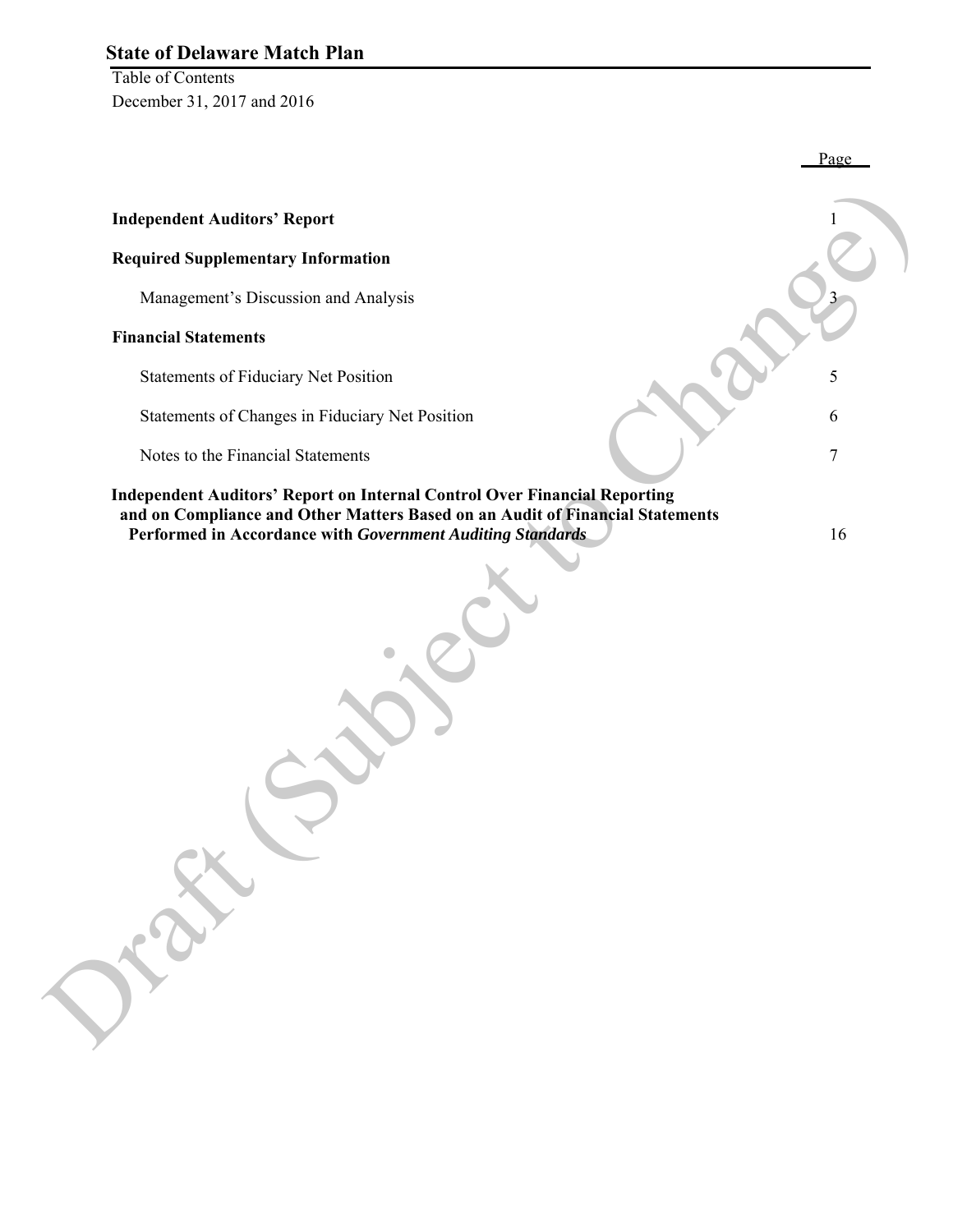Management's Discussion and Analysis December 31, 2017, 2016, and 2015

This discussion and analysis of State of Delaware Match Plan's (the "Plan") financial performance provides an overview of the Plan's financial activities for the years ended December 31, 2017, 2016, and 2015. Please read this section in conjunction with the Plan's financial statements which follow this section.

### **Financial Highlights**

- Fiduciary net position increased by \$2.1 million during 2017 from \$20.1 million at December 31, 2016 to \$22.3 million at December 31, 2017. This increase was primarily due to income into the Plan being greater than distributions made to participants during 2017. Fiduciary net position decreased by \$1.2 million during 2016 from \$21.3 million at December 31, 2015 to \$20.1 million at December 31, 2016. This decrease was primarily due to distributions made to participants being greater than contributions and income into the Plan during 2016. Pluses tead line section<br>
Financial Highle Miss between the Drama Themeculo shared to River and the Changes of the Changes of the Changes of the Changes of the Changes of the Changes of the Changes of the Changes of the C
	- There were no employer contributions for the years ended December 31, 2017, 2016, and 2015. There were approximately 10,100, 10,500, and 11,200 participants with account balances as of December 31, 2017, 2016, and 2015, respectively.
	- Rollover contributions were approximately \$1,900, \$32,500, and \$22,300 for the years ended December 31, 2017, 2016, and 2015, respectively. Changes in the amount of rollovers from year to year vary greatly and are the direct result of changes in the number of individuals performing these transactions.
	- Net investment income increased to \$3.3 million in 2017 from \$1.3 million in 2016. Fluctuations in income are primarily due to changes in the funds offered by the Plan, changes in interest rates for fixed earnings investments, as well as fluctuations in the financial market from year to year.
	- Distributions paid to participants were \$1 million, \$2.5 million, and \$1.1 million for the years ended December 31, 2017, 2016, and 2015, respectively. Fluctuations in the amount of distributions paid from year to year are primarily due to changes in the number of participants and beneficiaries receiving eligible distributions per year as well as the size of their account balances, which doesn't have to be consistent. There were approximately 700, 800, and 800 individuals who received a distribution from the Plan during the years ended December 31, 2017, 2016, and 2015, respectively.
	- Administrative expenses were approximately \$79,000, \$22,562, and \$0 for the years ended December 31, 2017, 2016, and 2015, respectively. Fluctuations in these fees are the result of different arrangements with the service providers and the number of transactions charged directly to participant accounts.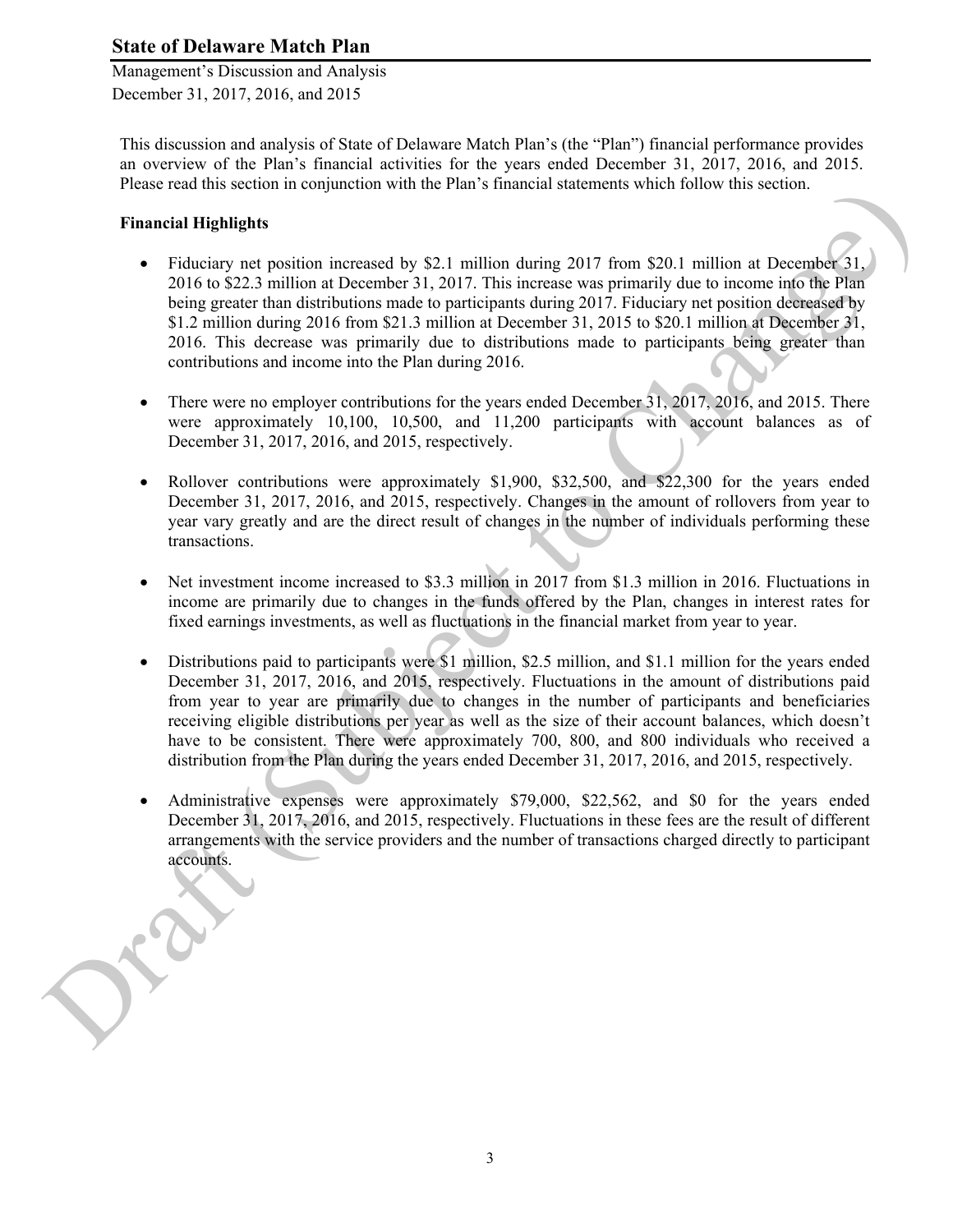Management's Discussion and Analysis December 31, 2017, 2016, and 2015

#### **Overview of the Financial Statements**

#### **Table 1 Fiduciary Net Position**

|                               | 2017         | 2016         | 2015         |
|-------------------------------|--------------|--------------|--------------|
| Investments                   | \$22,206,747 | \$20,090,421 | \$21,317,370 |
| <b>Fiduciary Net Position</b> | \$22,206,747 | \$20,090,421 | \$21,317,370 |

**Table 2 Changes in Fiduciary Net Position**

|                               |                                               | in fiduciary net position. These statements provide information about the financial position and |                                                                                                                                                                                                                                                                                                                                                                                                                                                         |
|-------------------------------|-----------------------------------------------|--------------------------------------------------------------------------------------------------|---------------------------------------------------------------------------------------------------------------------------------------------------------------------------------------------------------------------------------------------------------------------------------------------------------------------------------------------------------------------------------------------------------------------------------------------------------|
|                               |                                               |                                                                                                  |                                                                                                                                                                                                                                                                                                                                                                                                                                                         |
| <b>Table 1</b>                |                                               |                                                                                                  |                                                                                                                                                                                                                                                                                                                                                                                                                                                         |
| <b>Fiduciary Net Position</b> |                                               |                                                                                                  |                                                                                                                                                                                                                                                                                                                                                                                                                                                         |
| 2017                          | 2016                                          | 2015                                                                                             |                                                                                                                                                                                                                                                                                                                                                                                                                                                         |
| \$22,206,747                  | \$20,090,421                                  | \$21,317,370                                                                                     |                                                                                                                                                                                                                                                                                                                                                                                                                                                         |
| \$22,206,747                  | \$20,090,421                                  | \$21,317,370                                                                                     |                                                                                                                                                                                                                                                                                                                                                                                                                                                         |
|                               |                                               |                                                                                                  |                                                                                                                                                                                                                                                                                                                                                                                                                                                         |
|                               |                                               |                                                                                                  |                                                                                                                                                                                                                                                                                                                                                                                                                                                         |
| 2017                          | 2016                                          | 2015                                                                                             |                                                                                                                                                                                                                                                                                                                                                                                                                                                         |
|                               |                                               |                                                                                                  |                                                                                                                                                                                                                                                                                                                                                                                                                                                         |
|                               |                                               |                                                                                                  |                                                                                                                                                                                                                                                                                                                                                                                                                                                         |
| 3,270,311                     | 1,250,915                                     | 76,662                                                                                           |                                                                                                                                                                                                                                                                                                                                                                                                                                                         |
|                               |                                               |                                                                                                  |                                                                                                                                                                                                                                                                                                                                                                                                                                                         |
|                               |                                               |                                                                                                  |                                                                                                                                                                                                                                                                                                                                                                                                                                                         |
|                               |                                               |                                                                                                  |                                                                                                                                                                                                                                                                                                                                                                                                                                                         |
| 2,116,326                     | (1,226,949)                                   | \$(1,019,738)                                                                                    |                                                                                                                                                                                                                                                                                                                                                                                                                                                         |
|                               | Table 2<br>\$<br>1,863<br>1,076,822<br>79,026 | <b>Changes in Fiduciary Net Position</b><br>\$<br>32,519<br>2,487,821<br>22,562                  | activities of the Plan as a whole. The notes to financial statements provide additional information that<br>is essential to a full understanding of the financial statements. The notes are an integral part of the<br>financial statements and include detailed information not readily evident in the basic financial<br>The following analysis focuses on fiduciary net position (Table 1) and changes in fiduciary net<br>\$<br>22,349<br>1,118,749 |

#### **Financial Contact**

The Plan's financial statements are designed to present users with a general overview of the Plan's finances and to demonstrate the trustee's accountability. If you have questions about the report or need additional financial information, contact the Director of Defined Contribution Plans of State of The Plan's financial School Changes in Fiduciary N<br>
Financial Contact<br>
The Plan's financial st<br>
finances and to demons<br>
additional financial in<br>
Delaware Match Plan a Delaware Match Plan at 820 Silver Lake Boulevard, Dover, Delaware 19904-2464.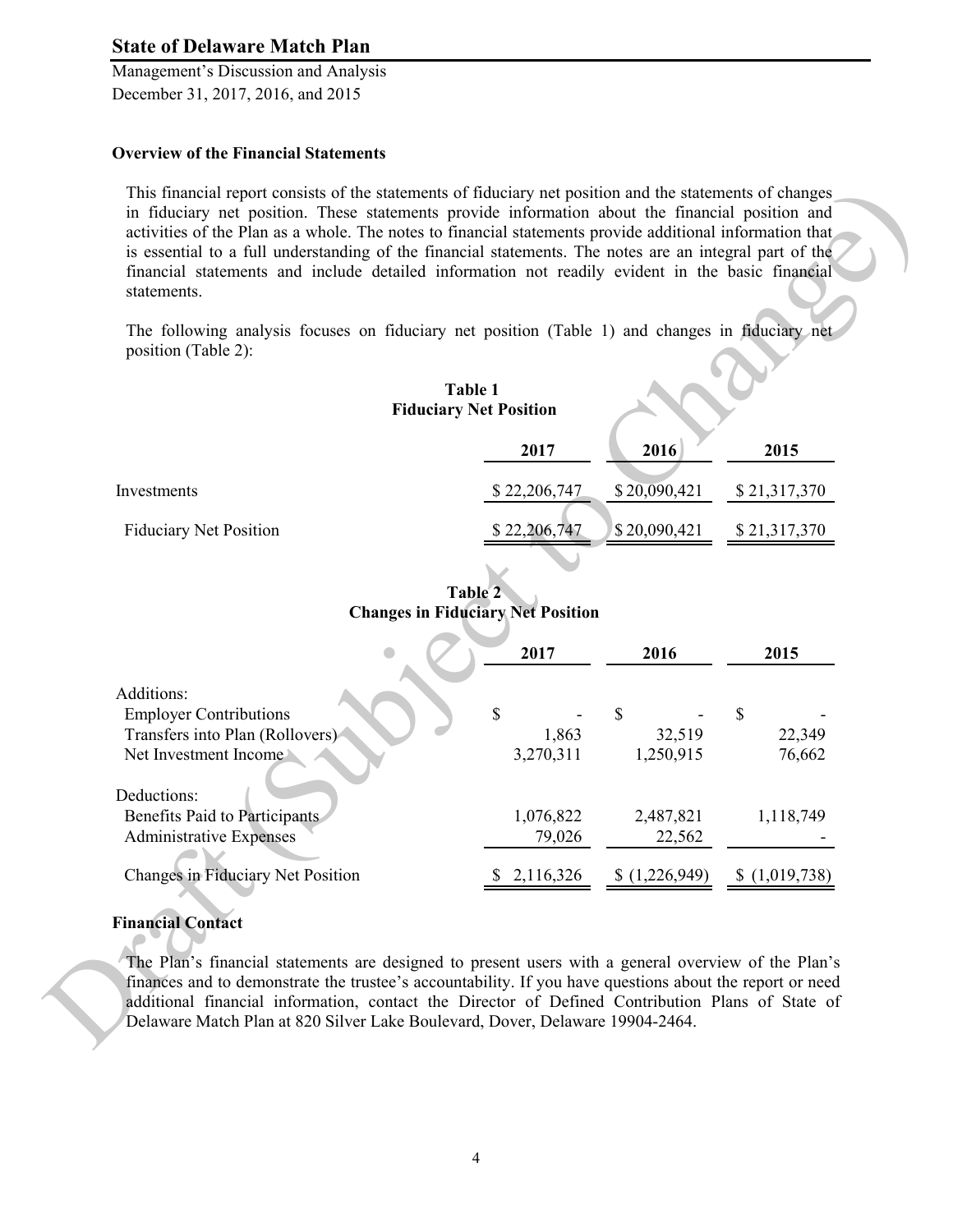Statements of Fiduciary Net Position December 31, 2017 and 2016 (See Independent Auditors' Report)

| <b>Assets</b>                                                | 2017         | 2016                    |
|--------------------------------------------------------------|--------------|-------------------------|
| Investments, at Fair Value<br>Investments, at Contract Value | \$22,206,747 | \$19,916,789<br>173,632 |
| <b>Total Assets</b>                                          | 22,206,747   | 20,090,421              |
| <b>Liabilities</b>                                           |              |                         |
| <b>Fiduciary Net Position</b>                                | \$22,206,747 | \$20,090,421            |
|                                                              |              |                         |
|                                                              |              |                         |
|                                                              |              |                         |
| Oraz                                                         |              |                         |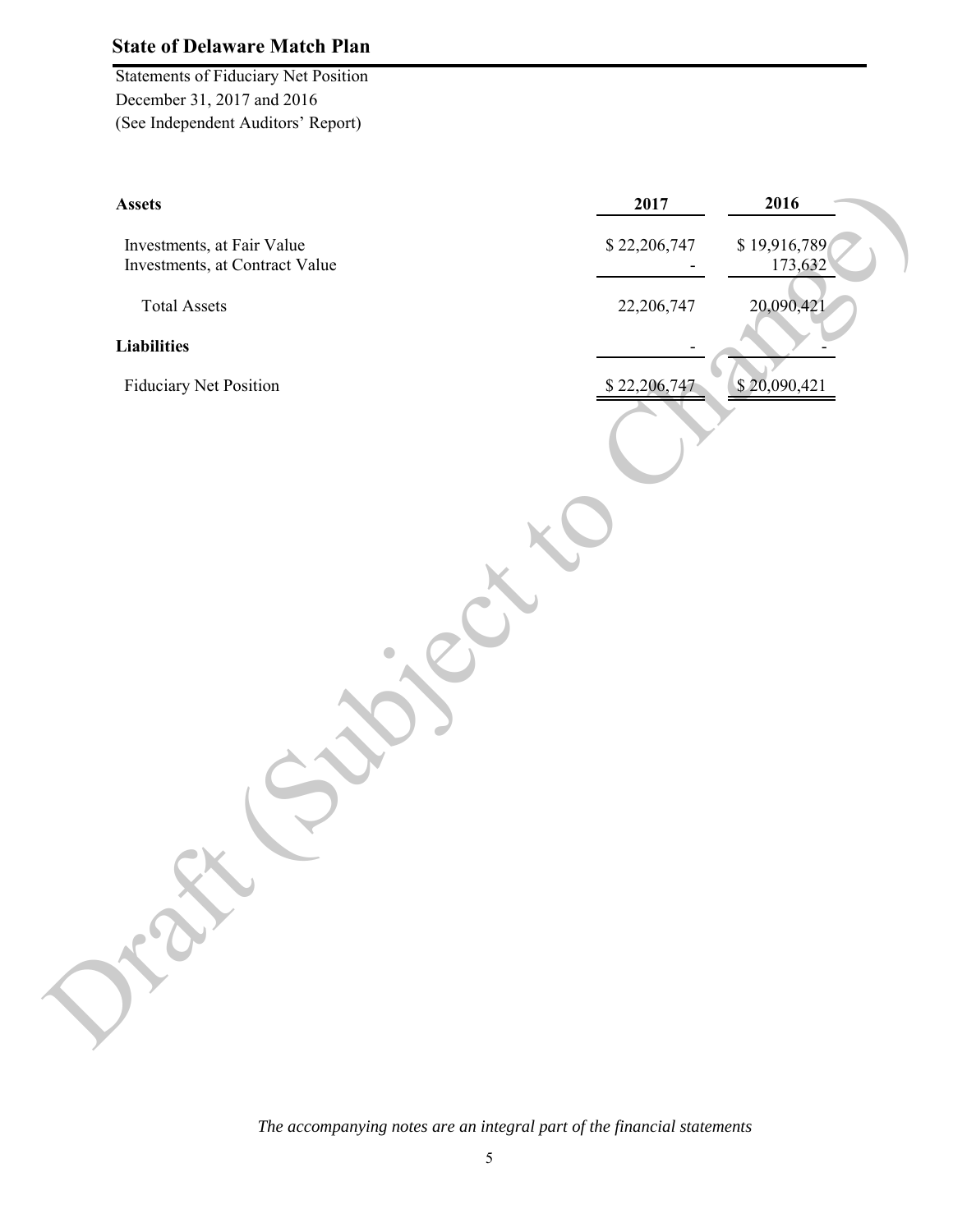Draft R

Statements of Changes in Fiduciary Net Position December 31, 2017 and 2016 (See Independent Auditors' Report)

| <b>Additions</b>                              | 2017                       | 2016                    |
|-----------------------------------------------|----------------------------|-------------------------|
| <b>Investment</b> Income                      |                            |                         |
| Net Appreciation in Fair Value of Investments | 2,655,776<br>$\mathcal{S}$ | 279,887<br>$\mathbb{S}$ |
| <b>Interest and Dividends</b>                 | 597,874                    | 938,624                 |
| Revenue Credit                                | 16,661                     | 32,404                  |
| Net Investment Income                         | 3,270,311                  | 1,250,915               |
| Contributions                                 |                            |                         |
| Rollover                                      | 1,863                      | 32,519                  |
|                                               |                            |                         |
| <b>Total Additions</b>                        | 3,272,174                  | 1,283,434               |
| <b>Deductions</b>                             |                            |                         |
| <b>Benefits Paid to Participants</b>          | 1,076,822                  | 2,487,821               |
| Administrative Expenses                       | 79,026                     | 22,562                  |
|                                               |                            |                         |
| <b>Total Deductions</b>                       | 1,155,848                  | 2,510,383               |
| Net Increase (Decrease)                       | 2,116,326                  | (1,226,949)             |
| <b>Net Position</b>                           |                            |                         |
| Beginning of Year                             | 20,090,421                 | 21,317,370              |
| End of Year                                   | \$22,206,747               | \$20,090,421            |
|                                               |                            |                         |

*The accompanying notes are an integral part of the financial statements*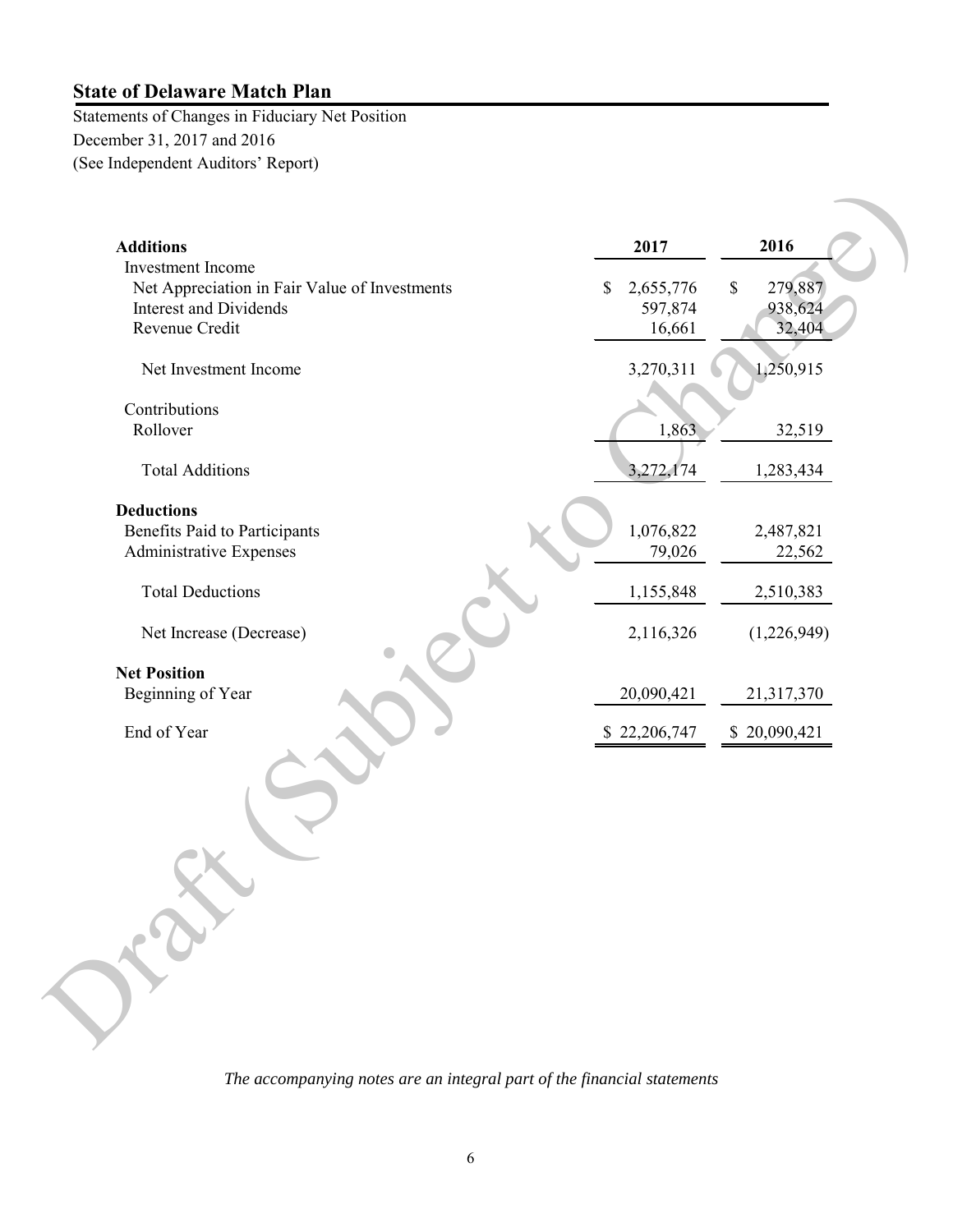Notes to the Financial Statements December 31, 2017 and 2016 (See Independent Auditors' Report)

#### **1. Description of the Plan**

The following description of State of Delaware Match Plan (the "Plan") provides only general information. Participants should refer to the plan document for a more complete description of the Plan's provisions.

#### **General**

Delaware Code Title 29, Part V, Chapter 60A ("Code") sets forth the requirements for deferred compensation programs for public officers and employees of the State of Delaware ("State"). The purpose of Chapter 60A is to create a vehicle through which all employees of the State may, on a voluntary basis, provide for additional retirement income security. The Code gives authority to the Plans Management Board, which is responsible for oversight of the Plan. Section 6060 of the Code authorizes the Plans Management Board to establish the Plan pursuant to Section 401(a) of the Internal Revenue Code ("IRC").

The Plan is a defined contribution plan, under Section 401(a) of the IRC, covering any individual who is employed by the State, including elected or appointed officials, and who received compensation wholly or in part directly from the State Treasury or from the Treasury through an agency within the State that is wholly or in part supported by the State. The Plan does not cover individuals hired on a temporary basis or as consultants. Under the Plan's provisions, employees of the State are eligible to participate in the Plan provided they are enrolled in the Deferred Compensation Plan and have made salary reduction contributions for six months.

#### **Contributions**

Section 6061 of the Code establishes the employer contribution to participants. Commencing January 1, 2001, and each pay period thereafter, the State would contribute \$10 per pay period to each participant who made a deferral into the Deferred Compensation Plan. Modifications of the matching contribution amount per pay period, formula to determine the match, number of pay periods per year to be matched, and other fiscal and operational aspects of the Plan are contingent upon funding by the State of Delaware General Assembly and may be administered through rules and regulations promulgated by the Plans Management Board and pursuant to IRC Section 401(a). Senate Bill No. 300 suspended funding by the State effective July 1, 2008. Participants may also contribute amounts representing distributions from other qualified defined benefit or defined contribution plans (rollover). Otherwise, participants do not make any contributions to the Plan. Senate Bill No.<br>
contribute amous<br>
contribution plans<br>
Participants directed<br>
Plan. Contribution<br>
Participant Account<br>
Each participant'<br>
and charged with **of the Plan**<br>
and description of State of Delaware Match Plan (the "Plan") provides only general<br>
Participants should refer to the plan document for a more complete description of the Plan"s<br>
Participants should refer to

Participants direct the investment of all contributions into various investment options offered by the Plan. Contributions are subject to certain limitations.

#### **Participant Accounts**

Each participant's account is credited with the State's contribution and allocations of plan earnings and charged with an allocation of administrative expenses. Allocations are based on participant earnings, specific transactions, or account balances, as defined. The benefit to which a participant is entitled is the benefit that can be provided from the participant's vested account.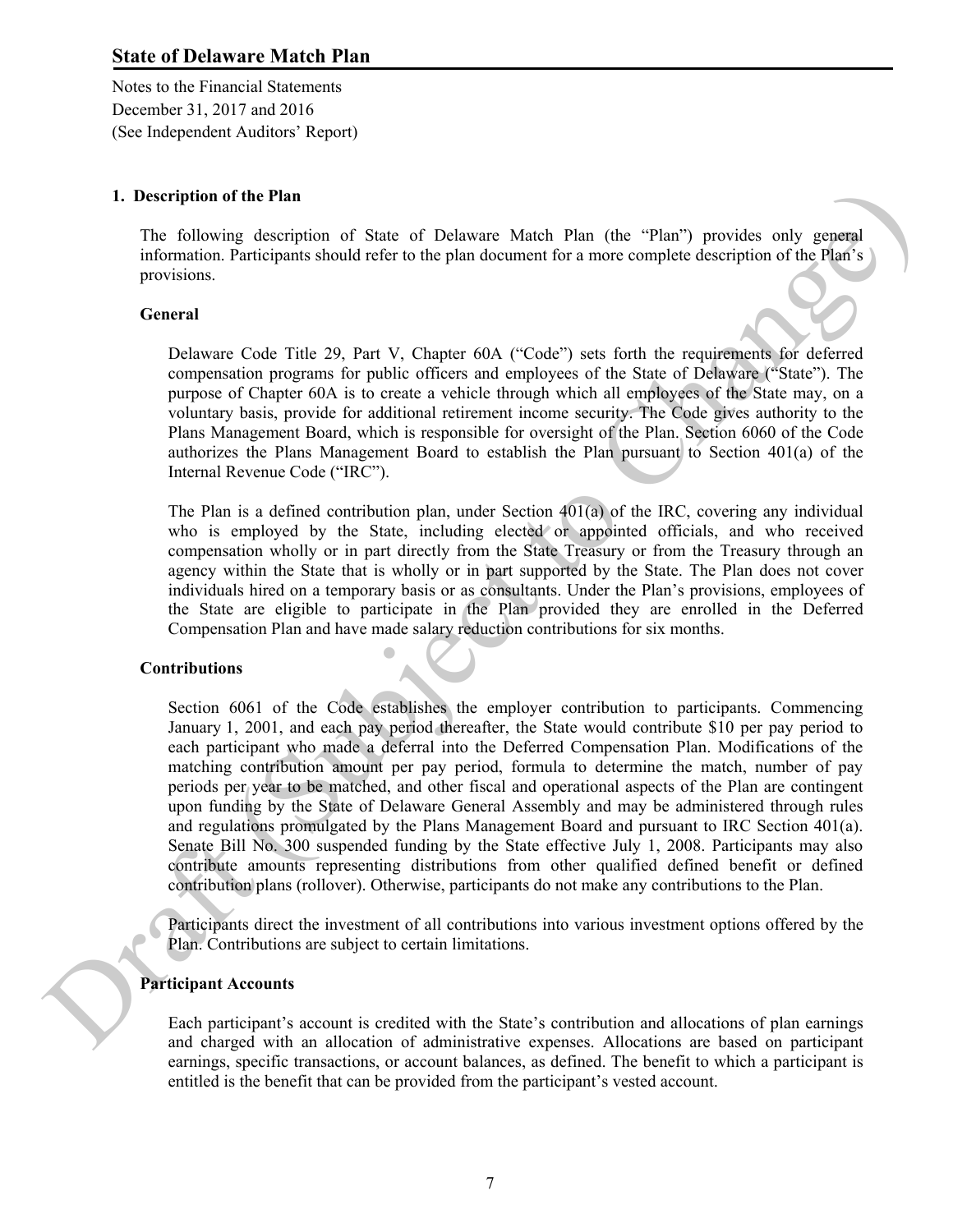Notes to the Financial Statements December 31, 2017 and 2016 (See Independent Auditors' Report)

#### **1. Description of the Plan - Continued**

#### **Participant Accounts - Continued**

Employees electing to participate in the Plan may contribute to any of the following options:

- Until September 14, 2016, a stable value investment option and variable earnings investments consisting of various publicly traded mutual funds and a self-directed brokerage account administered by Fidelity Management Trust Company.
- Effective September 14, 2016, various publicly traded mutual funds, a pooled separate account, a self-directed brokerage account, and a group annuity contract offering administered by Voya Retirement Insurance and Annuity Company.

#### **Vesting**

Participants are immediately vested in the State's contributions plus actual earnings thereon.

#### **Payment of Benefits**

Upon termination of service due to death, disability, retirement, or other reasons, a participant will receive either a lump-sum amount equal to the value of the participant's vested interest in his or her account, periodic payments, or an annuity.

#### **2. Summary of Significant Accounting Policies**

#### **Financial Statement Presentation and Basis of Accounting**

The Governmental Accounting Standards Board (GASB) issues regulatory guidance defining generally accepted accounting principles for state and local governments in the United States. The accompanying financial statements of the Plan have been prepared in conformity with accounting principles generally accepted in the United States (U.S. GAAP) as prescribed by GASB. Any reference to U.S. GAAP in the financial statements and the related disclosures refers to standards established by GASB. 1. Description of the Plan - Continued<br>
Participant Accounts - Continued<br>
Employees checking the particle into Fian any contribute to any of the following optical<br>  $\bullet$  Mindistripant (A various probably brited authority u

The financial statements of the Plan are prepared on the accrual basis of accounting using the economic resources measurement focus.

#### **Use of Estimates**

The preparation of financial statements in conformity with accounting principles generally accepted in the United States of America requires management to make estimates and assumptions that affect the reported amounts of assets and liabilities and changes therein, and disclosures of contingent assets and liabilities. Actual results could differ from those estimates.

#### **Investment Valuation and Income Recognition**

Investments are reported at fair value. Fair value is the price that would be received for the sale of an asset or paid for the transfer of a liability in an orderly transaction between market participants at the measurement date.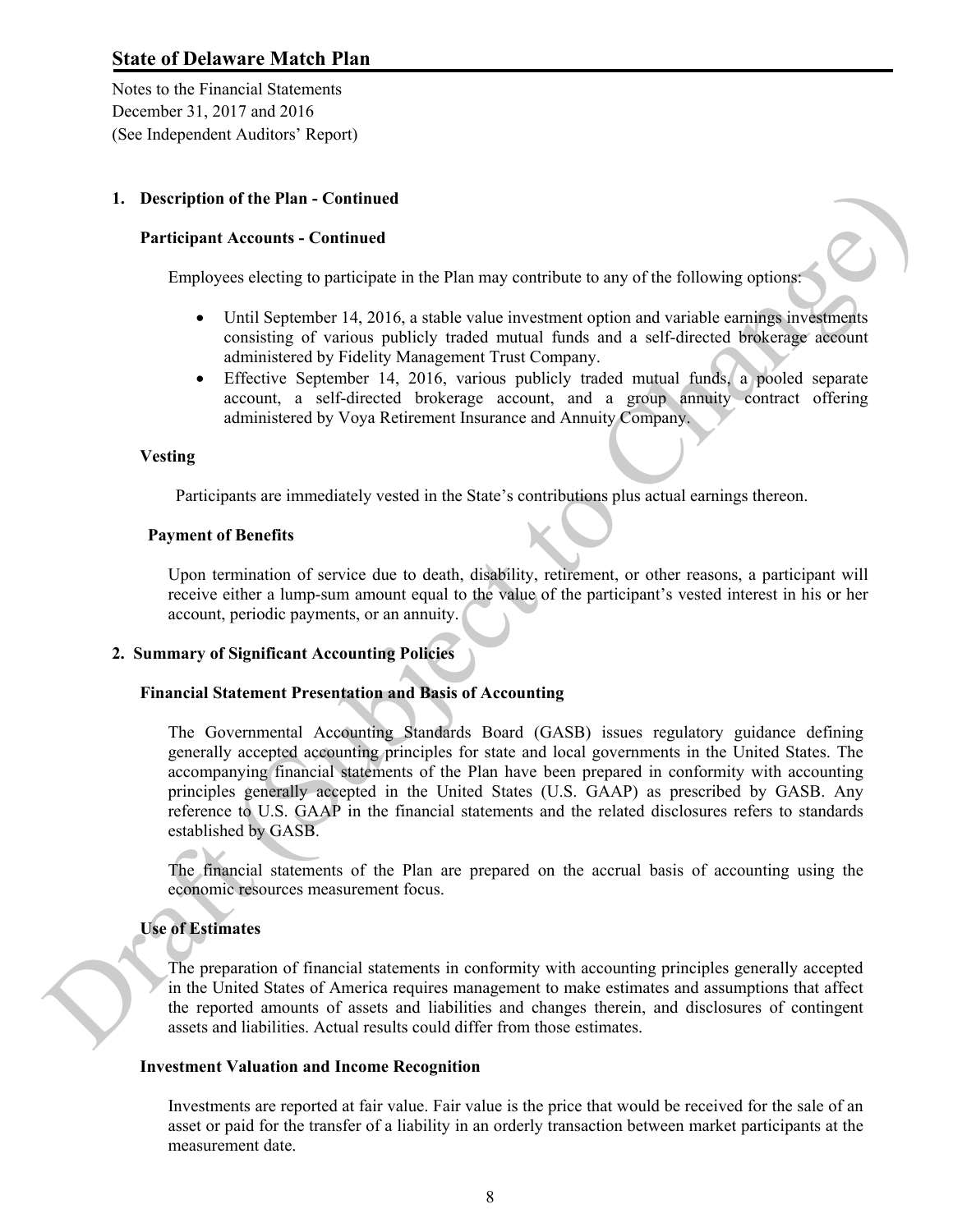Notes to the Financial Statements December 31, 2017 and 2016 (See Independent Auditors' Report)

#### **2. Summary of Significant Accounting Policies - Continued**

#### **Investment Valuation and Income Recognition - Continued**

Investment in the Fidelity Managed Income Portfolio is valued daily at its net asset value. The investment valuation includes contributions received plus investment income earned to date less applicable charges and amounts withdrawn. Contract value is the relevant measurement attribute for that portion of the of the fiduciary net position available for plan benefits of a defined contribution plan attributable to fully benefit-responsive investment contracts because contract value is the amount participants would receive if they were to initiate permitted transactions under the terms of the Plan. The Portfolio is reported at contract value, which approximates fair value. Investment Valuation and Insoem Recognition - Continued<br>Investment Valuation and Insoem Recognition - Continued and y at its act associated procedure valuation includes contribution recovered plus investment issues. The in

The Voya Fixed Plus Account III investment is valued at the contract value of the owner's account. The contract owner's account equals the sum of contributions, plus guaranteed interest credited, minus withdrawals and fees.

Variable earnings investments in publicly traded mutual funds are presented at fair value based on published quotations.

Common stock is valued at the closing price of the common stock as reported on the active market on which the securities are traded.

The TIAA Real Estate Account's value is principally derived from the market value of the underlying real estate holdings or other real-estate-related investments. Real estate holdings are valued principally utilizing external appraisals, which are estimates of property values based on a professional's opinion.

Purchases and sales of securities are recorded on a trade-date basis.

Interest income is recorded on the accrual basis.

Dividends are recorded on the ex-dividend date. Net appreciation (depreciation) includes the gains and losses on investments bought and sold as well as held during the year.

#### **Administration of Plan Assets**

Until July 1, 2016, the State of Delaware's Deferred Compensation Council was responsible for the administration of The State of Delaware Match Plan. Effective July 1, 2016, Delaware House of Representatives Bill Number 358 amended Delaware Code Title 29 to consolidate the governing boards of the Deferred Compensation Plan, the Achieving a Better Life Experience (ABLE) Program, and the Delaware College Investment Plan to one common board - the Plans Management Board. The daily operations of the Plan are administered by Delaware's Office of the State Treasurer.

On May 3, 2016, the State Treasurer acting on behalf of the Deferred Compensation Council executed a Master Directed Trust agreement with Voya Institutional Trust Company (Voya) as trustee of the assets.

On September 14, 2016, all assets with Fidelity Investments were transferred to Voya.

Participants may select a self-directed brokerage account through TD Ameritrade, through the Voya platform, or Fidelity BrokerageLink.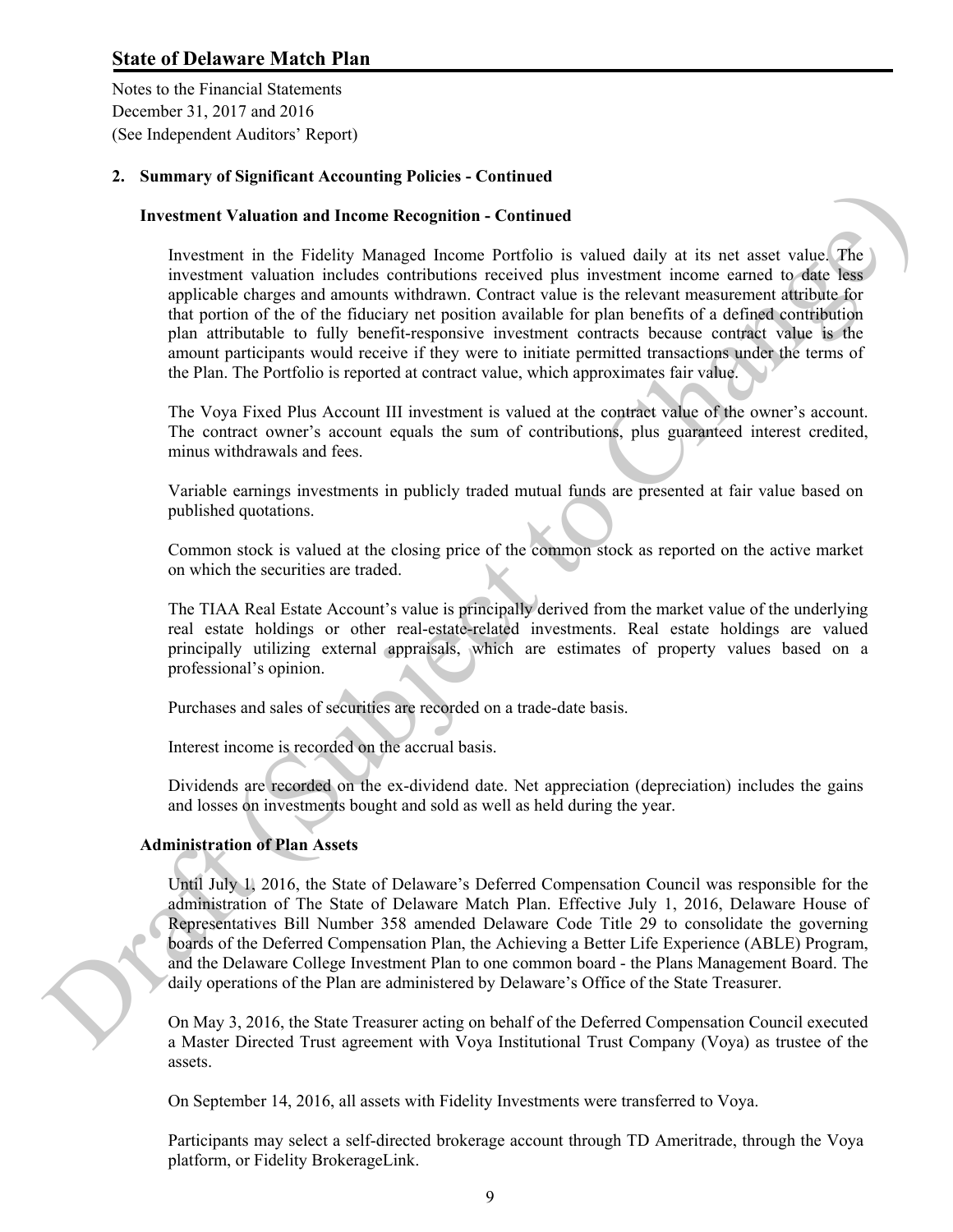Notes to the Financial Statements December 31, 2017 and 2016 (See Independent Auditors' Report)

#### **2. Summary of Significant Accounting Policies - Continued**

#### **Payment of Benefits**

Benefits are recorded when paid.

#### **Administrative Expenses**

Certain expenses of maintaining the Plan are paid by the Plan, unless otherwise paid by the State. Expenses paid by the State are excluded from these financial statements. Costs associated with participant-initiated transactions are paid by the respective participants' accounts. Some administrative expenses are paid from the annual operating expenses of the Plan's designated investment alternatives, which are netted against the investment earnings for the relevant participantdirected investments.

#### **Subsequent Events**

The Plan has evaluated subsequent events for recognition or disclosure through the date the financial statements were available to be issued.

#### **Accounting Changes**

GASB Statement No. 72, *Fair Value Measurements and Application*, which was adopted during the year ended December 31, 2016 addresses accounting and reporting issues related to fair value measurements. This statement requires disclosures to be made about fair value measurements, the level of fair value hierarchy, and valuation techniques.

The Plan adopted GASB Statement No. 79, *Certain External Investment Pools and Pool Participants,*  during the year ended December 31, 2016. This standard permits qualifying external investment pools to measure pool investments, which function similarly to private sector money market funds. The Statement also established additional disclosure requirements, which includes information about any limitations or restrictions on participant withdrawals, for both the pool and its participants. The Plan implemented accounting and reporting requirements of GASB No. 79 as of January 1, 2016. This implementation did not materially change the Plan's accounting and reporting policies, but did expand the level of disclosures required. **Payment of Benefits**<br> **Payment of Benefits**<br> **Denotion and Administrative Expenses**<br> **Centin** expresses of mathematic the Plan are paid by the Plan, nelses otherwise paid with the<br>
Expanses paid by the State are excluded

#### **3. Related-Party Transactions**

Two State of Delaware employees are required to serve on the Plans Management Board. One state employee representative must be eligible to participate in the Plan.

Certain investments of the Plan are managed by the trustee, and therefore, these transactions qualify as party-in-interest transactions.

Certain administrative functions of the Plan are performed by officers or employees of the State. Certain State employee salaries are paid out of plan assets.

#### **4. Plan Termination**

Although it has not expressed any intent to do so, the State has the right at any time to terminate the Plan.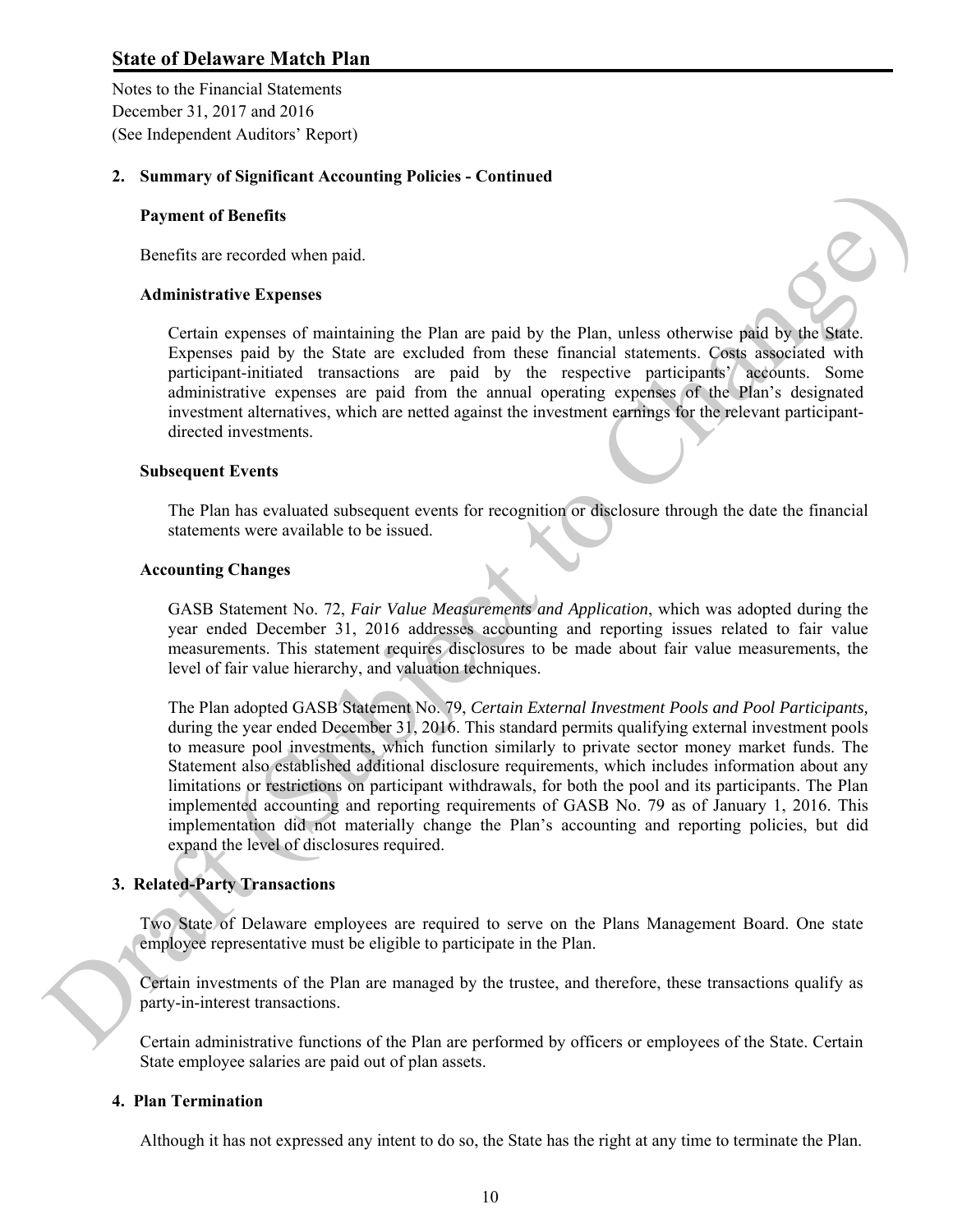Notes to the Financial Statements December 31, 2017 and 2016 (See Independent Auditors' Report)

#### **5. Tax Status**

The Internal Revenue Service ("IRS") has determined and informed the State by a letter dated March 6, 2013, that the Plan and related trust, as then designed, were designed in accordance with applicable sections of the IRC. The Plan has since been restated effective January 1, 2017. The State believes that the Plan is designed and is currently being operated in compliance with the applicable requirements of the IRC and therefore believes that the Plan is qualified and the related trust is tax exempt.

#### **6. Risks and Uncertainties**

The Plan invests in various investment securities. Investment securities are exposed to various risks, such as interest rate, market, and credit risks. Due to the level of risk associated with certain investment securities, it is at least reasonably possible that changes in the values of investment securities will occur in the near term and that such changes could materially affect participants' account balances and the amounts reported in the statements of fiduciary net position.

Credit risk is the risk that the Plan will lose money because of the default of the security of the issuer or investment counterparty.

Concentration of credit risk is the risk of loss attributed to the magnitude of the Plan's investment in a single issuer. The Plan's investments are managed by several fund managers. The concentration of investments is determined by the participants' elections to invest in the available investment options as selected by the Plans Management Board. The investments that exceed 5% are identified in Note 7.

Custodial credit risk is the risk that, in the event of a failure of the counterparty, the Plan would not be able to recover the value of its deposits, investments, or collateral securities that were in the possession of an outside party. Investment securities are exposed to custodial credit risk if they are uninsured or not registered in the name of the Plan and are held by either the counterparty or the counterparty's trust department or agent, but not in the Plan's name. Investments are held in a trust account for the benefit of the Plan. As a result, the investments of the Plan are not exposed to custodial credit risk. Revenue Service ("RS5") has determined and informed the State by a letter dated March 6,<br>re Plan and related trust, as then designed, were designed in accordance with applicable<br>les (RC. The Plan has since been restated e

Interest rate risk is the risk that changes in interest rates will adversely affect the value of an investment. The Plan invests in mutual funds, including debt-based mutual funds. Such funds are subject to interest rate risk; funds holding bonds with longer maturities are more subject to this risk than funds holding bonds with shorter maturities.

Foreign currency risk is the risk that changes in exchange rates will adversely affect the fair value of the investment. The Plan allows mutual fund investments in countries outside the United States. The fair value of these investments was \$196,213 and \$122,203 as of December 31, 2017 and 2016, respectively. The individual funds are identified in Note 7. bonds with shorter manufactured in the Plan<br>
Foreign currency risk<br>
investment. The Plan<br>
value of these investre<br>
The individual funds<br>
7. Plan Restatement<br>
Effective January 1, 2<br>
make certain administ

#### **7. Plan Restatement**

Effective January 1, 2017, the Plan was amended and restated to comply with certain law changes and to make certain administrative changes to the Plan.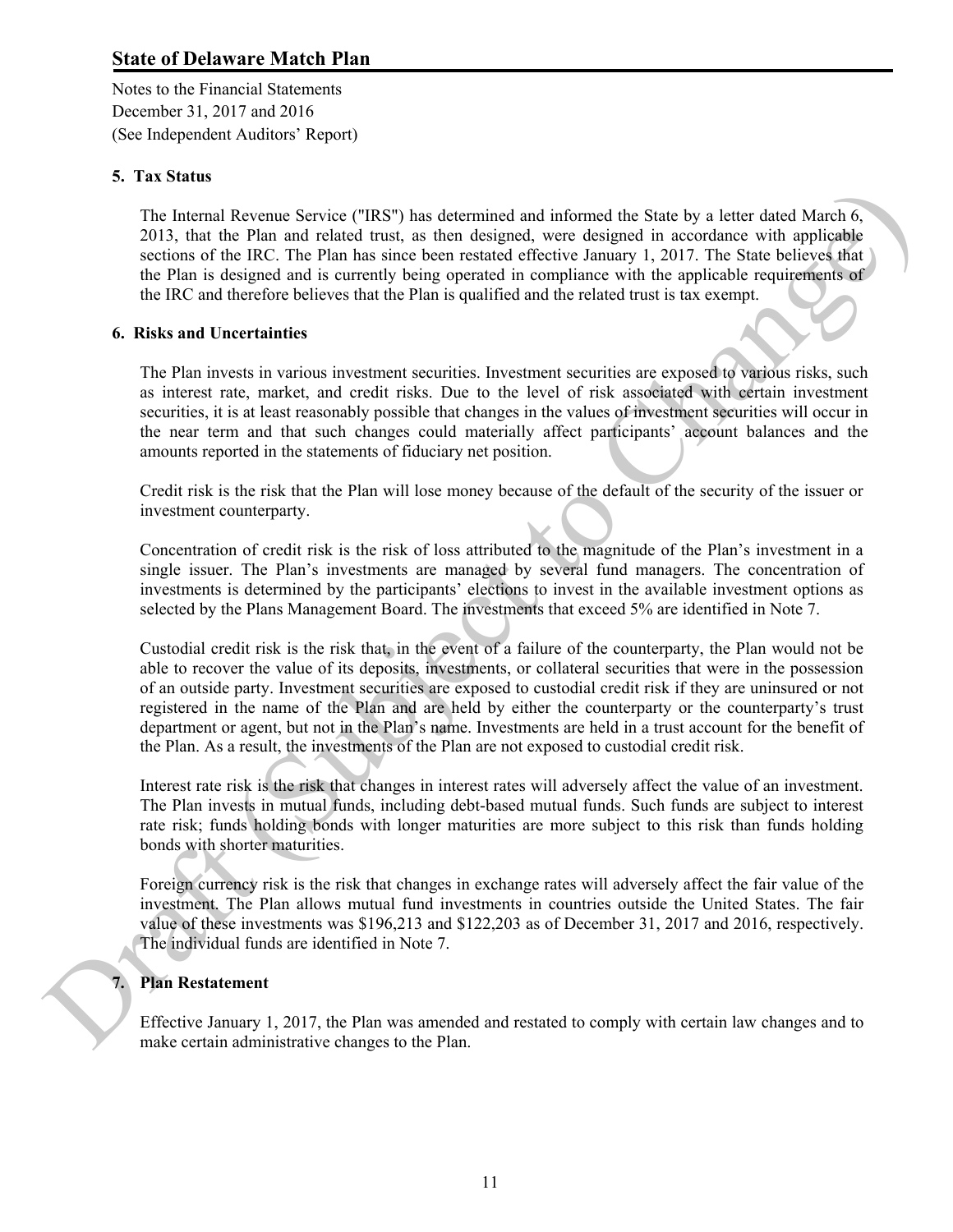Notes to the Financial Statements December 31, 2017 and 2016 (See Independent Auditors' Report)

#### **8. Investments**

Delaware Code Title 29 Section 6057 outlines the types of allowable investments of the Plan. The Plans Management Board has overall responsibility for ensuring the assets of the Plan are in compliance with all applicable laws governing the operation of the Plan and establishing the related investment guidelines and policies. These investments include the following:

- Savings accounts in federally insured banking institutions.
- United States government bonds or debt instruments.
- Life insurance and annuity contracts, provided the companies offering such contracts are subject to regulation by the Insurance Commissioner of the State.
- Investment funds registered under the Investment Company Act of 1940.
- Securities which are traded on the New York Exchange National Association of Securities Dealers Automated Quotations (NASDAQ) and American Stock Exchange.

#### **Fair Value Measurements**

The Plan categorizes its fair value measurements within the fair value hierarchy established by generally accepted accounting principles. The hierarchy is based on the valuation inputs used to measure the fair value of the asset and give the highest priority to unadjusted quoted prices in active markets for identical assets or liabilities (Level 1 measurements) and the lowest priority to unobservable inputs (Level 3 measurements). Delaware Co5e Titie 29 Section 6697 outlines the types of allowable investments of the Plan. The Plane Monumentent linear area in equivalently for example the sects of the Plan and the Plane are the method investment guid

*Level 1* - Unadjusted quoted prices for identical instruments in active markets.

*Level 2* - Quoted prices for similar instruments in active markets; quoted prices for identical or similar instruments in markets that are not active; and model-derived valuations in which all significant inputs are observable.

*Level 3* - Valuations derived from valuation techniques in which significant inputs are unobservable.

The categorization of investments within hierarchy is based upon the pricing transparency of the instrument and should not be perceived as the particular investment's risk.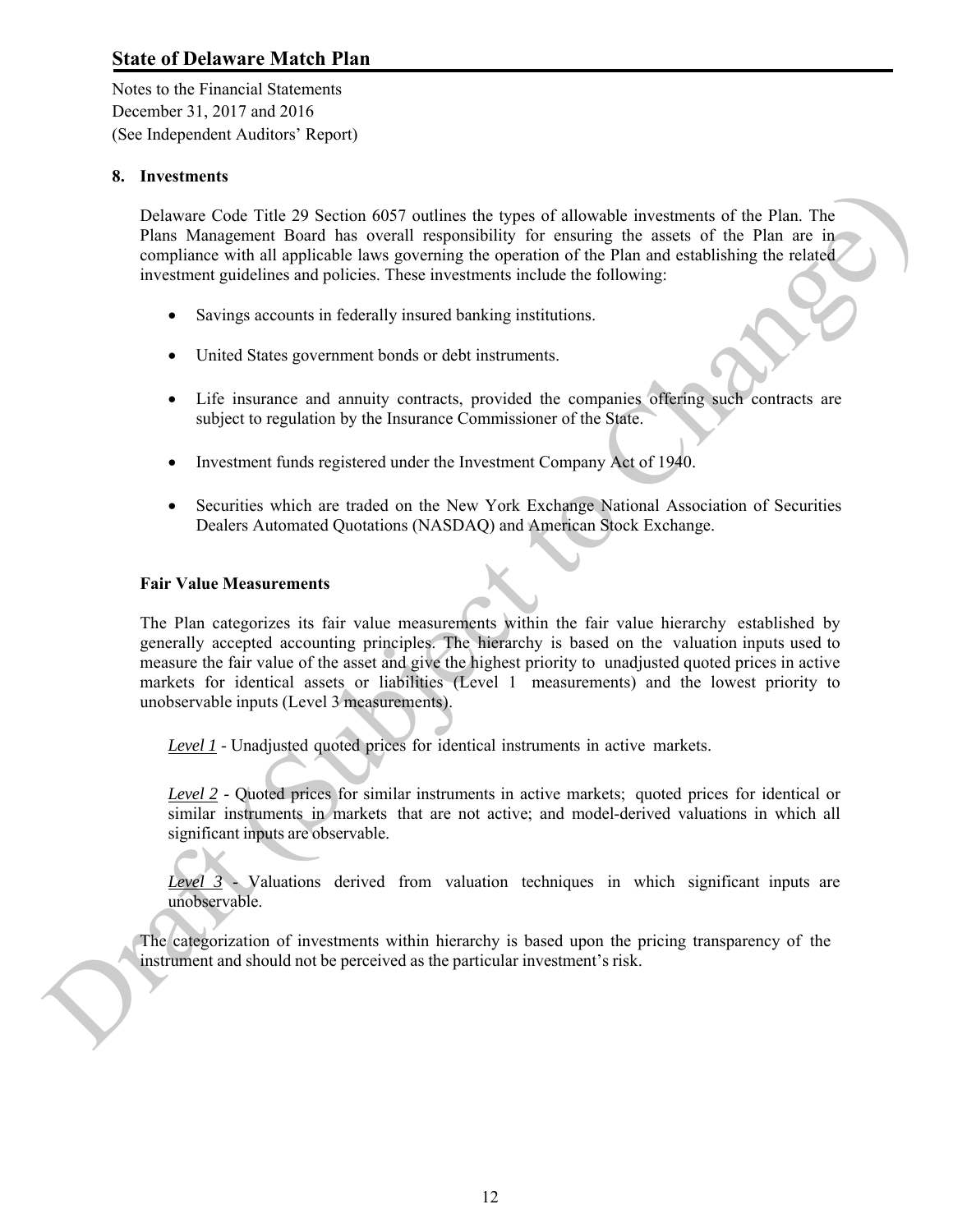Notes to the Financial Statements December 31, 2017 and 2016 (See Independent Auditors' Report)

#### **8. Investments - Continued**

#### **Fair Value Measurements - Continued**

| The Plan has the following fair value measurement as of December 31, 2017 and 2016:           |                      |                                                                                   |                                                           |                                                    |
|-----------------------------------------------------------------------------------------------|----------------------|-----------------------------------------------------------------------------------|-----------------------------------------------------------|----------------------------------------------------|
|                                                                                               |                      | 2017                                                                              |                                                           |                                                    |
|                                                                                               | December 31,<br>2017 | Quoted Prices<br>in Active<br>Markets for<br><b>Identical Assets</b><br>(Level 1) | Significant<br>Other<br>Observable<br>Inputs<br>(Level 2) | Significant<br>Unobservable<br>Inputs<br>(Level 3) |
| Interest-Bearing Cash                                                                         | \$<br>101,010        | \$<br>101,010                                                                     |                                                           | \$                                                 |
| Registered Investment Companies                                                               | 21,789,268           | 21,789,268                                                                        |                                                           |                                                    |
| Group Annuity Contract - Voya Fixed Account                                                   | 190,282              | 190,282                                                                           |                                                           |                                                    |
| Self-Directed Brokerage Accounts                                                              | 83,870               | 83,870                                                                            |                                                           |                                                    |
| Total Assets in the Fair Value Hierarchy<br>Investments Measured at the Net Asset Value (NAV) | 22,164,430           | 22,164,430                                                                        |                                                           |                                                    |
| Pooled Separate Accounts - TIAA Real Estate                                                   | 42,317               |                                                                                   | 42,317                                                    |                                                    |
| Investments, at Fair Value                                                                    | \$22,206,747         | \$22,164,430                                                                      | 42,317<br>\$                                              | <sup>\$</sup>                                      |
| Investments, at Contract Value<br>Stable Value - Fidelity Managed Income Portfolio            |                      |                                                                                   |                                                           |                                                    |
| Total Investments                                                                             | \$22,206,747         | \$22,164,430                                                                      | \$<br>42,317                                              | \$                                                 |
|                                                                                               |                      | 2016                                                                              |                                                           |                                                    |
|                                                                                               | December 31,         | Quoted Prices<br>in Active<br>Markets for<br><b>Identical Assets</b>              | Significant<br>Other<br>Observable<br>Inputs              | Significant<br>Unobservable<br>Inputs              |
|                                                                                               | 2016                 | (Level 1)                                                                         | (Level 2)                                                 | (Level 3)                                          |
| Interest-Bearing Cash                                                                         | \$<br>127,130        | \$<br>127,130                                                                     | \$                                                        | \$                                                 |
| Registered Investment Companies                                                               | 19,541,361           | 19,541,361                                                                        |                                                           |                                                    |
| Group Annuity Contract - Voya Fixed Account                                                   | 160,680              | 160,680                                                                           |                                                           |                                                    |
| <b>Self-Directed Brokerage Accounts</b>                                                       | 52,298               | 52,298                                                                            |                                                           |                                                    |
| Total Assets in the Fair Value Hierarchy<br>Investments Measured at the Net Asset Value (NAV) | 19,881,469           | 19,881,469                                                                        |                                                           |                                                    |
| Pooled Separate Accounts - TIAA Real Estate                                                   | 35,320               |                                                                                   | 35,320                                                    |                                                    |
| Investments, at Fair Value                                                                    | 19,916,789           | 19,881,469                                                                        | 35,320                                                    |                                                    |
| Investments, at Contract Value                                                                |                      |                                                                                   |                                                           |                                                    |
| Stable Value - Fidelity Managed Income Portfolio                                              | 173,632              |                                                                                   | 173,632                                                   |                                                    |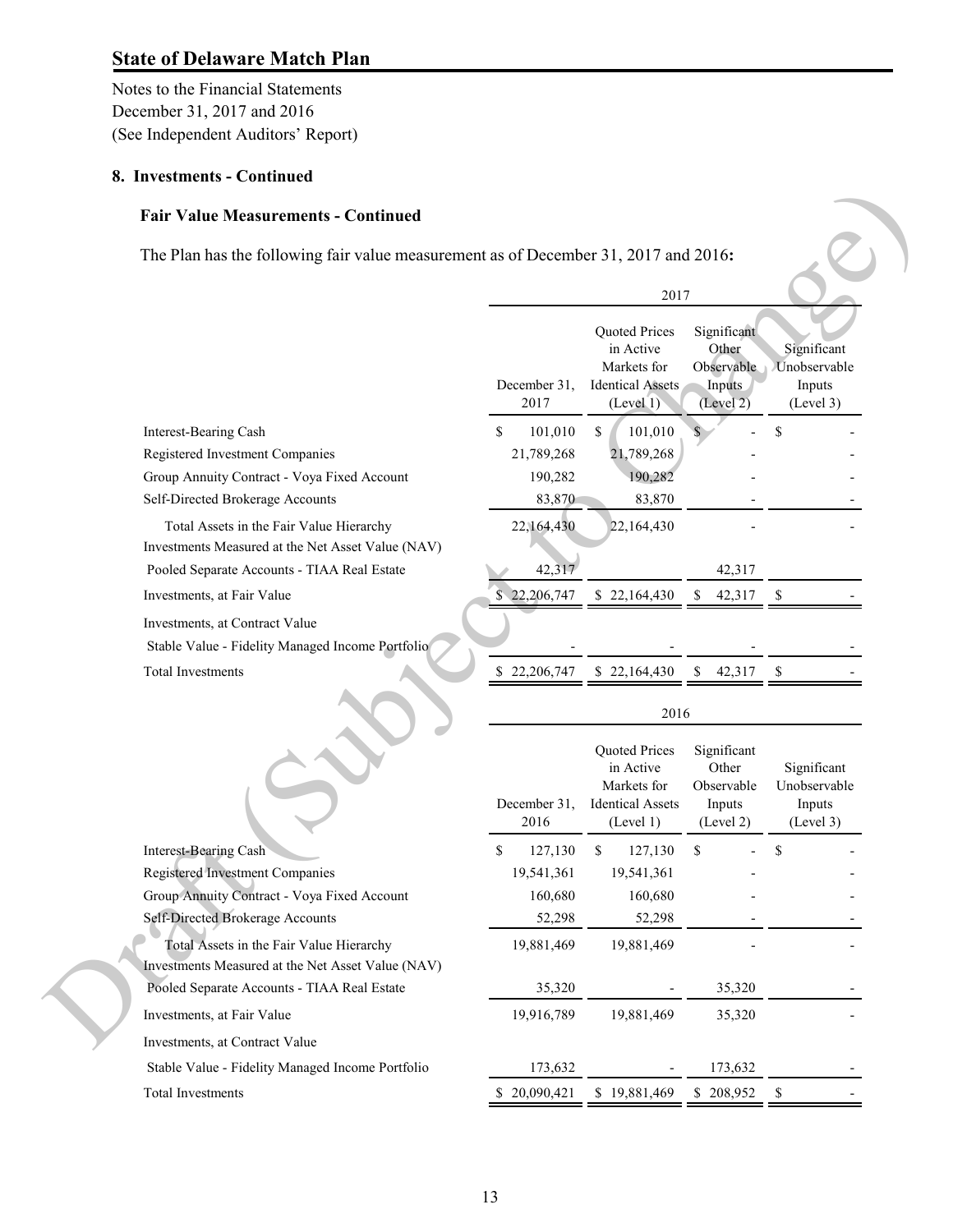Notes to the Financial Statements December 31, 2017 and 2016 (See Independent Auditors' Report)

#### **8. Investments - Continued**

#### **Fair Value Measurements - Continued**

| 2017                                                                                                                                                                                                                                                                                                                                                                          | Fair<br>Value | Unfunded<br>Commitments | Redemption<br>Frequency | Redemption<br>Notice<br>Period |
|-------------------------------------------------------------------------------------------------------------------------------------------------------------------------------------------------------------------------------------------------------------------------------------------------------------------------------------------------------------------------------|---------------|-------------------------|-------------------------|--------------------------------|
| Pooled Separate Accounts - TIAA Real Estate                                                                                                                                                                                                                                                                                                                                   | \$42,317      | N/A                     | Daily                   | 10-60 Days                     |
| 2016                                                                                                                                                                                                                                                                                                                                                                          |               |                         |                         |                                |
| Pooled Separate Accounts - TIAA Real Estate                                                                                                                                                                                                                                                                                                                                   | 35,320        | N/A                     | Daily                   | 10-60 Days                     |
| office, industrial, retail and multi-family residential properties. Participants may withdraw cash from<br>the Account at any time during the accumulation period.<br>The Plan's investments (including gains and losses on investments bought, sold, as well as held<br>during the year) appreciated in value by \$2,655,776 and 279,887 during 2017 and 2016, respectively. |               |                         |                         |                                |
| The fair or contract value of investments held by the Plan at December 31, 2017 and 2016 were as<br>follows:                                                                                                                                                                                                                                                                  |               |                         |                         |                                |
|                                                                                                                                                                                                                                                                                                                                                                               |               |                         |                         |                                |